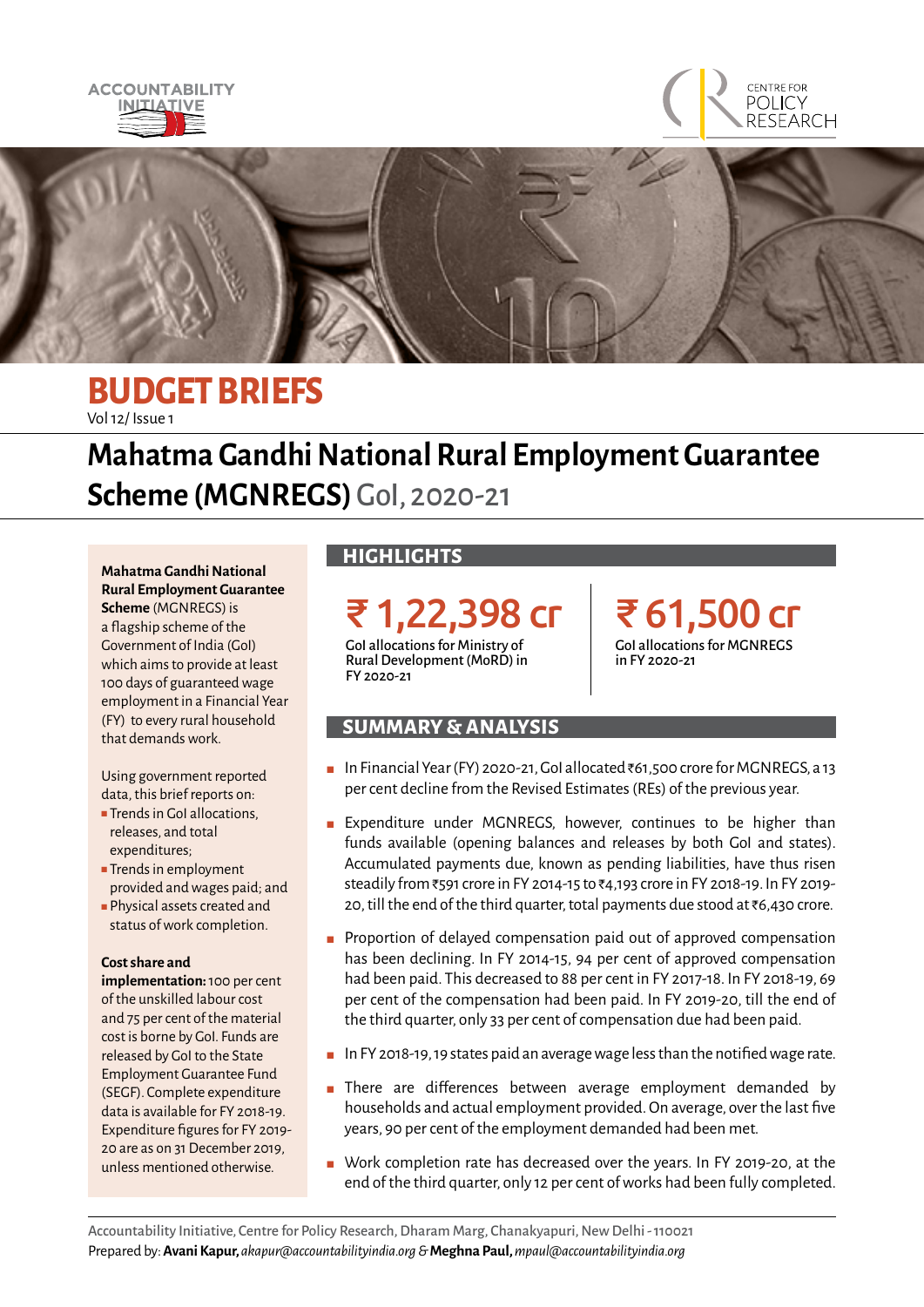# **TRENDS IN GOI ALLOCATIONS AND RELEASES**

■ The Mahatma Gandhi National Rural Employment Guarantee Scheme (MGNREGS) was launched by Government of India (GoI) in 2006, to provide 100 days of guaranteed employment to rural households based on employment demand. It is the largest scheme run by the Ministry of Rural Development (MoRD).

# **TRENDS IN STATE-WISE AVAILABILITY AND EXPENDITURES**

- MGNREGS is a demand-driven scheme and thus, there are no state-wise allocations. Instead, releases are based on labour budget estimates prepared at the start of the year and the actual demand for work during the year. Total funds available for MGNREGS include GoI and state government releases, as well as, unspent balances from previous years.
- In FY 2020-21, GoI allocated `61,500 crore to MGNREGS. This is a 3 per cent increase from the previous year's Budget Estimates (BEs) but a 13 per cent decline from the Revised Estimates (REs) for FY 2019-20.
- During the same period, GoI allocations for MoRD decreased by 2 per cent from ₹1,24,549 crore in FY 2019-20 RE to ₹1,22,398 crore in FY 2020-21 BE.



### **GOI ALLOCATIONS FOR MGNREGS DECREASED BY 13% FROM 2019-20 TO 2020-21**

**Source:** Union Expenditure Budget. Ministry of Rural Development (MoRD) for FY 2015-16 and FY 2020-21. Available online at: [https://www.](https://www.indiabudget.gov.in/budget/doc/eb/sbe82.pdf) [indiabudget.gov.in/budget/doc/eb/sbe82.pdf.](https://www.indiabudget.gov.in/budget/doc/eb/sbe82.pdf) Last accessed on 1 February 2020.

**Note:** Figures in Rupees crore and are Revised Estimates (REs) except for FY 2020-21, which are Budget Estimates (BEs).

#### **Pending Liabilities**

- Over the years, the amount of pending liabilities due or expenditure incurred by states over and above their funds available has been increasing. These liabilities have accumulated as a result of delays in payments for both wages and material costs and are to be reimbursed by GoI.
- At the end of FY 2014-15, total outstanding liabilities were ₹591 crore. Of this, ₹255 crore or 43 per cent was in the form of payments due for wages, and the remaining for materials. Pending liabilities decreased marginally in FY 2015-16 to ₹520 crore with the outstanding liability on unskilled wage declining to  $\bar{\tau}$ 214 crore.
- However, the last few years have seen an increase again. In FY 2017-18, the total payment due increased to ₹1,127 crore, up from `938 crore in FY 2016-17. A bulk of this increase (70 per cent) was due to significant increase in payments due for material costs. In FY 2018-19, the total payments due increased further to ₹4,193 crore. Of this, ₹3,778 crore or 90 per cent was with respect to material costs.
- In FY 2019-20, till the end of the third quarter, total payments due stood at ₹6,430 crore. Again, a majority (79 per cent) of these pending payments pertained to the unpaid material costs.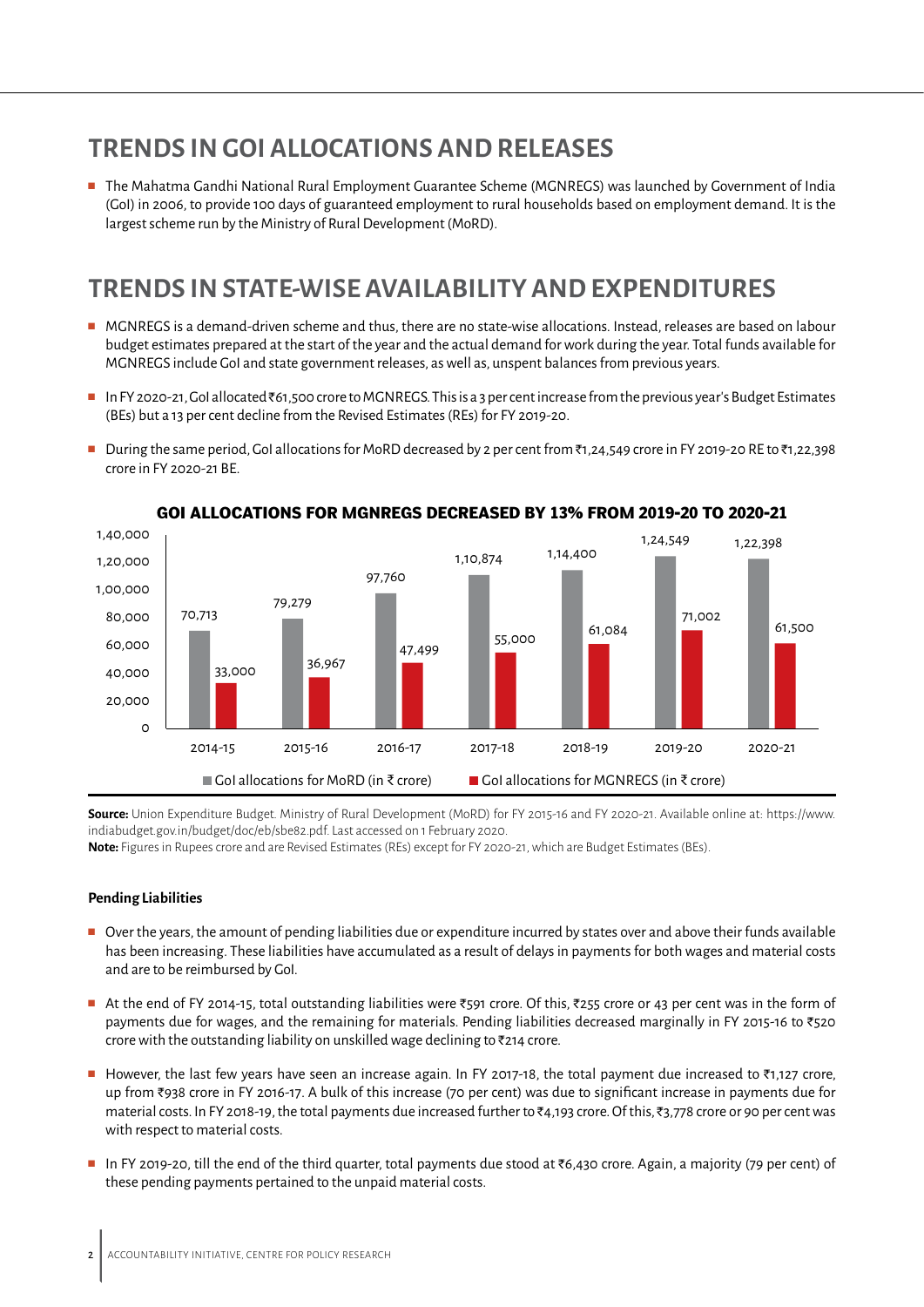

### **AS ON 1 JANUARY 2020, TOTAL PAYMENTS DUE IN 2019-20 STOOD AT** `**6,430 CRORE**

**Source:** MGNREGS Portal, MIS Report, R 7.1, Financial Statement (from FY 2014-15 to FY 2019-20). Available online at: [http://mnregaweb4.nic.](http://mnregaweb4.nic.in/netnrega/Citizen_html/financialstatement.aspx?lflag=eng&fin_year=2019-2020&) [in/netnrega/Citizen\\_html/financialstatement.aspx?lflag=eng&fin\\_year=2019-2020&source=national&labels=labels&Digest=cN96LBEGlHkR](http://mnregaweb4.nic.in/netnrega/Citizen_html/financialstatement.aspx?lflag=eng&fin_year=2019-2020&) [Awn+MUntcQ](http://mnregaweb4.nic.in/netnrega/Citizen_html/financialstatement.aspx?lflag=eng&fin_year=2019-2020&) . Last accessed on 1 January 2020.

- Funds available under MGNREGS have failed to keep up with expenditures incurred. In FY 2014-15, 97 per cent of the funds available were spent. From FY 2015-16 onwards, expenditures exceeded 100 per cent. In FY 2017-18, expenditure (including payments due) as a proportion of funds available stood at 101 per cent. This increased further in FY 2018-19 to 104 per cent.
- The trend continues in FY 2019-20. After accounting for payments due, 95 per cent of funds available had already been spent by the third quarter.
- There are significant state variations. In FY 2018-19, 12 out of a total of 28 states had spent in excess of the funds available to them. Kerala (121 per cent) and Tamil Nadu (109 per cent) spent the highest proportion of the funds available. Expenditure, however, was lower than funds available in Gujarat (89 per cent), Odisha (88 per cent), and Chhattisgarh (85 per cent).
- By contrast, in FY 2019-20, spending by Odisha (141 per cent) and Gujarat (103 per cent) had exceeded the funds available to them by the third quarter of the financial year. These states were among 16 others that had exceeded the funds available to them within the first three quarters of FY 2019-20.
- Jharkhand (88 per cent), Maharashtra (80 per cent), and West Bengal (70 per cent) were among the few states that had spent far less than the average till December 2019.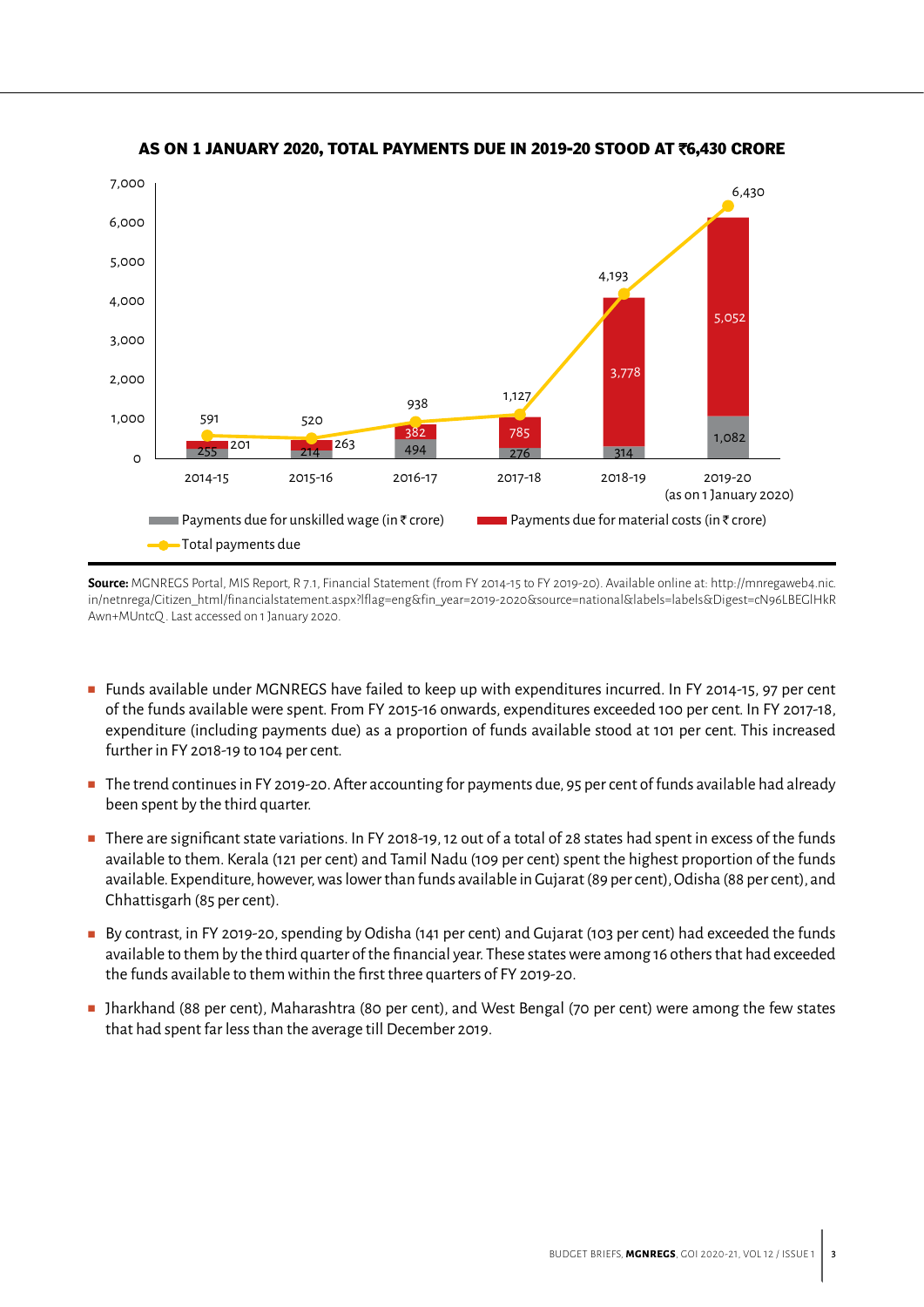

**IN 2018-19, 12 STATES HAD SPENT IN EXCESS OF THE FUNDS AVAILABLE TO THEM**

**Source:** MGNREGS Portal, MIS Report, R 7.1, Financial Statement (from FY 2014-15 to FY 2019-20). Available online at [http://mnregaweb4.nic.in/netnrega/](http://mnregaweb4.nic.in/netnrega/Citizen_html/financialstatement.aspx?lflag=eng&fin_year=2019-2020&) [Citizen\\_html/financialstatement.aspx?lflag=eng&fin\\_year=2019-2020&source=national&labels=labels&Digest=cN96LBEGlHkRAwn+MUntcQ.](http://mnregaweb4.nic.in/netnrega/Citizen_html/financialstatement.aspx?lflag=eng&fin_year=2019-2020&) Last accessed on 1 January 2020.

# **TRENDS IN WAGE PAYMENTS**

- The MGNREGS provides a legal guarantee for wage employment. According to the scheme guidelines, wages must be paid within 15 days of the completion of work and closure of the muster roll.
- There are several steps in the process of wage payments. Under the National Electronic Fund Management System (Ne-FMS), on completion of the work week, a pay order known as a Fund Transfer Order (FTO) is generated at the Block or Panchayat level. Once approved and signed at the state level, GoI approves the FTO digitally and wages are electronically transferred to the State Employment Guarantee Fund. Funds are then transferred to individual workers' bank or postal account.
- Itisimportant to highlight that delayed wage payments and corresponding compensation due are automatically calculated by the programme Management Information System (MIS) based on the difference between the date of closure of muster rolls and date of generation of the FTO by the Block or Panchayat. The MIS thus does not capture delays in the approval and signing of the FTO and actual payment of wages to workers.
- As per the MIS, there has been an improvement in generation of the pay order or FTO the first step in the wage payment process.
- In FY 2014-15, payment orders for 27 per cent of all wage payments had been issued within the first 15 days of completion of stipulated work. This further increased to 44 per cent in FY 2016-17, and to over 80 per cent in both FY 2017-18 and FY 2018-19.
- In FY 2019-20, till 1 January 2020, nearly all pay orders (96 per cent) had been issued within the first 15 days of completion of stipulated work.
- There were state-wise variations in the extent of delays as well as the overall delay in the generation of pay orders. In FY 2018-19, delays were highest in states in the North Eastern Region (NER) including Nagaland (98 per cent), Arunachal Pradesh (92 per cent), and Mizoram (55 per cent).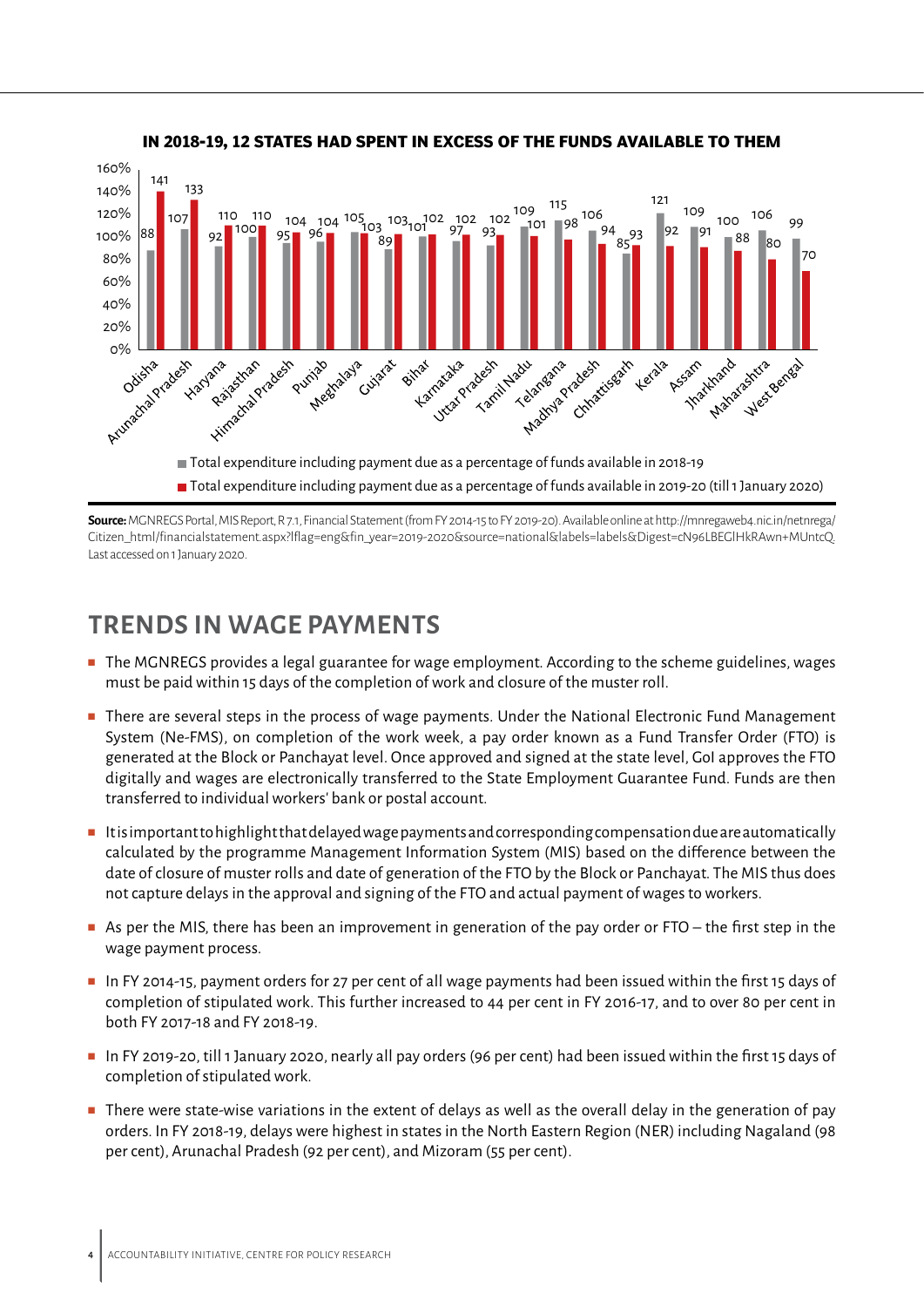- The proportion of delays exceeding 90 days was also very high in Nagaland (85 per cent), followed by Arunachal Pradesh (51 per cent). Other states with a high proportion of delays include Karnataka (25 per cent), Punjab (21 per cent), and West Bengal (20 per cent).
- Lower delays were reported in Tamil Nadu, Kerala, and Jharkhand in FY 2018-19, with only 1 per cent of the FTOs delayed by more than 15 days.
- In FY 2019-20, till 1 January 2020, Nagaland (90 per cent), Arunachal Pradesh (81 per cent), and Manipur (77 per cent) were the states with the largest share of payments delayed by more than 15 days. A majority of these delays were by more than 90 days.
- Most other states had over 90 per cent of total wages paid within the first 15 days of generation of the FTO. Rajasthan, Tamil Nadu, Kerala, and Jharkhand did not register any delays in payment beyond the first 15 day period of generation of the FTO.

### **Wage Compensation Due and Paid**

- In cases of delays in wage payments for work undertaken, MGNREGS workers are entitled to a delayed compensation, at the rate of 0.05 per cent of the unpaid wages per day, for the duration of the delay beyond the 16<sup>th</sup> day of the closure of muster rolls. The total amount payable to a worker in case of delayed payments is the sum of the wages due and calculated delayed compensation. Compensation paid due to delays are recovered from the agency responsible for the delay.
- Over the years, the share of compensation that is actually paid out to workers has been declining. In FY 2014-15, 94 per cent of the total compensation approved was released. This share, however, declined to 93 per cent in FY 2015-16, 91 per cent in FY 2016-17, and 88 per cent in FY 2017-18.
- Payment of compensation further declined in FY 2018-19. Of the total ₹6 crore approved as delayed compensation for the year, only 69 per cent, amounting to  $\bar{\tau}$ 4 crore was paid to workers.
- Compensation payment has also been very low in FY 2019-20. Till 1 January 2020, 67 per cent of the approved compensation for delayed payments remained unpaid.



### **DELAYED COMPENSATION DUE TO BE PAID AS A SHARE OF TOTAL AMOUNT APPROVED HAS BEEN INCREASING OVER THE YEARS**

**Source:** MGNREGS Portal, MIS Report, R 14.1, Delayed Compensation (from FY 2014-15 to FY 2019-20). Available online at: [http://mnregaweb4.](http://mnregaweb4.nic.in/netnrega/state_html/delay_comp.aspx?lflag=eng&fin_year=2019-2020&source=nat) [nic.in/netnrega/state\\_html/delay\\_comp.aspx?lflag=eng&fin\\_year=2019-2020&source=national&labels=labels&Digest=cN96LBEGlHkRAwn+](http://mnregaweb4.nic.in/netnrega/state_html/delay_comp.aspx?lflag=eng&fin_year=2019-2020&source=nat) [MUntcQ](http://mnregaweb4.nic.in/netnrega/state_html/delay_comp.aspx?lflag=eng&fin_year=2019-2020&source=nat). Last accessed on 1 January 2020.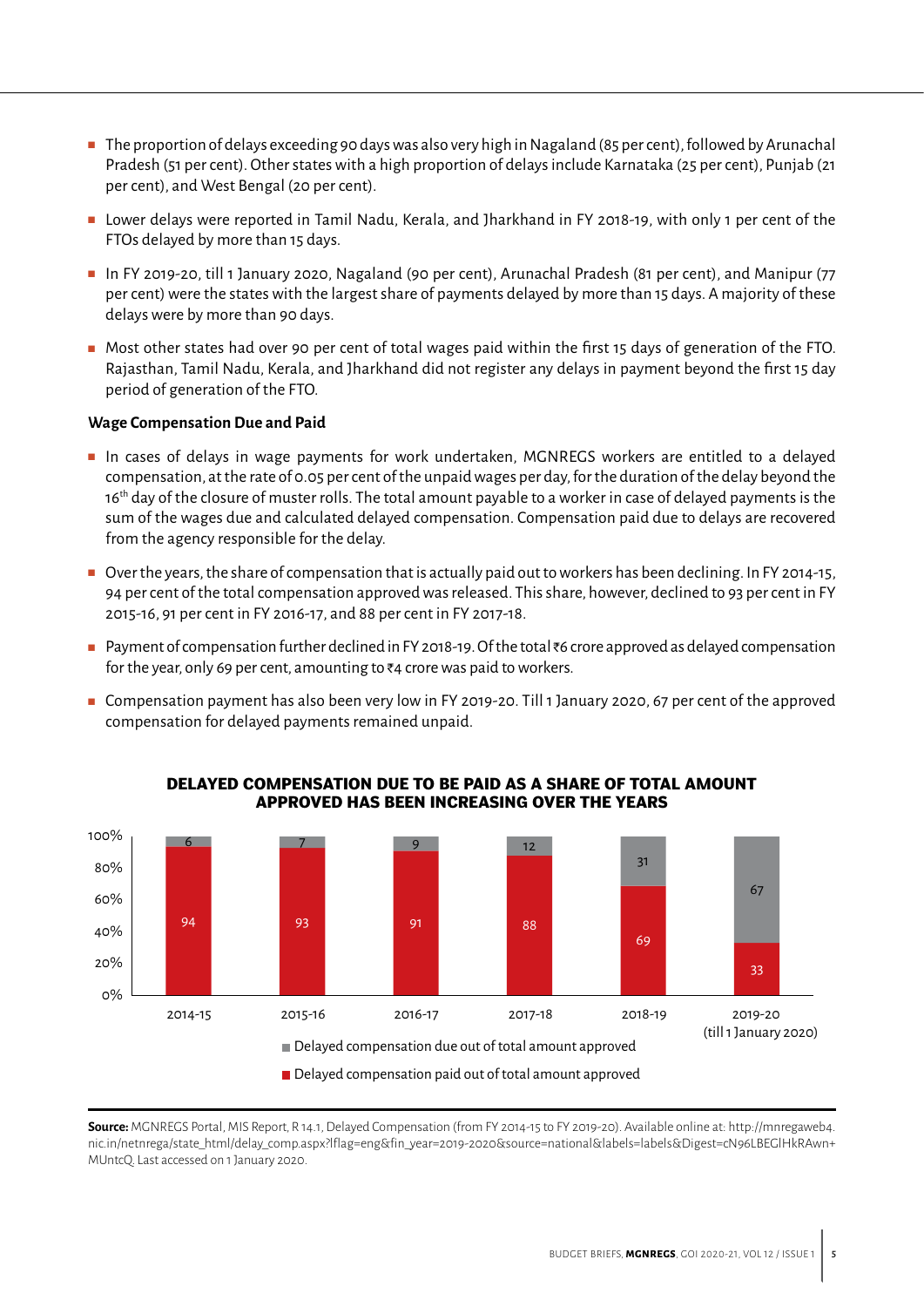- In FY 2018-19, West Bengal had the highest amount of delayed compensation that had been approved at around `336 lakh. Of this, only 48 per cent or `160 lakh had been paid. This was followed by Madhya Pradesh at  $\bar{\xi}$ 44 lakh, of which  $\bar{\xi}$ 41 lakh or 90 per cent had already been paid out.
- Payment of delayed compensation was high in Kerala (98 per cent of approved amount of  $\overline{\tau}_5$  lakh), Himachal Pradesh (96 per cent of approved amount of  $\bar{\tau}$ 4 lakh), and Assam (95 per cent of approved amount of  $\bar{\tau}$ 2 lakh). In contrast, Karnataka paid out only 23 per cent of total delay amount approved (₹1 lakh out of total approved amount of  $\bar{\tau}$ 4 lakh), Odisha paid less than 13 per cent of payments due ( $\bar{\tau}$ 274 of approved amount of  $\bar{\tau}$ 2,128), and Chhattisgarh paid only 4 per cent of the approved delay amount of  $\bar{\tau}$ 11,080.
- In the first three quarters of FY 2019-20, West Bengal continues to have a high approved payment for delayed compensation at  $\bar{\tau}$ 31 lakh, approximately. Out of this 48 per cent or approximately  $\bar{\tau}$ 15 lakh had been paid.
- States with a high share of approved funds paid out in FY 2019-20 (till December 2019) include: Gujarat (95 per cent of approved amount of `2 lakh), Kerala (94 per cent of approved amount of `10 lakh), and Maharashtra (93 per cent of approved amount of  $\bar{\bar{\epsilon}}$  akh).
- In contrast, Karnataka paid only 20 per cent of a total approved amount of ₹2 lakh, Rajasthan (20 per cent of approved amount of  $\bar{\tau}$ 0.4 lakh), and Assam (19 per cent of approved amount of  $\bar{\tau}$ 1 lakh).

### **NOTIFIED AND AVERAGE WAGES PAID**

- As per Section 6(1) of the Mahatma Gandhi National Rural Employment Guarantee Act (MGNREGA), 2006, GoI may notify minimum wage rates for states for each financial year. While these notified wage rates specify the minimum wage rate, states may provide a higher wage rate out of their own funds.
- The revised wage rate for FY 2019-20 (announced on 26 March 2019) as notified under Section 6(1) of the Act, ranged from a maximum of  $z$ 284 in Haryana to  $z$ 171 in Bihar and Jharkhand.
- Between FY 2018-19 and FY 2019-20 (till 31 December 2019), the notified wage rate increased considerably for the NER states of Mizoram (9 per cent), and Arunachal Pradesh, Nagaland, Sikkim, and Tripura (by 8 per cent each). Uttar Pradesh (4 per cent) and Odisha (3 per cent) also increased their notified wage rates for FY 2019-20.
- On the other hand, Kerala, Karnataka, and West Bengal, saw no change in the notified wage rate.
- In order to reduce regional inequality and distress migration, the Economic Survey for FY 2018-19 advocated the notification of a "national floor minimum wage" across five geographical regions.
- The report of the internal Labour Ministry Committee recommended a national minimum wage (NMW) for India at  $\overline{375}$  per day (or  $\overline{39,750}$  a month) irrespective of sectors, skills, occupations, and rural-urban locations. However, these were not accepted and instead, the Union Cabinet approved a 'mandatory national minimum wage floor' which increased the previous minimum wage floor from  $\bar{\tau}$ 176 to  $\bar{\tau}$ 178.
- In FY 2018-19, six states paid an average wage rate less than ₹176, including Uttar Pradesh, Uttarakhand, Chhattisgarh, Madhya Pradesh, Bihar, and Jharkhand.
- This improved in FY 2019-20, with only Chhattisgarh (₹176), Madhya Pradesh (₹176), Bihar (₹171), and Jharkhand ( $\overline{\tau}$ 171) paying a notified wage rate less than or equal to  $\overline{\tau}$ 176.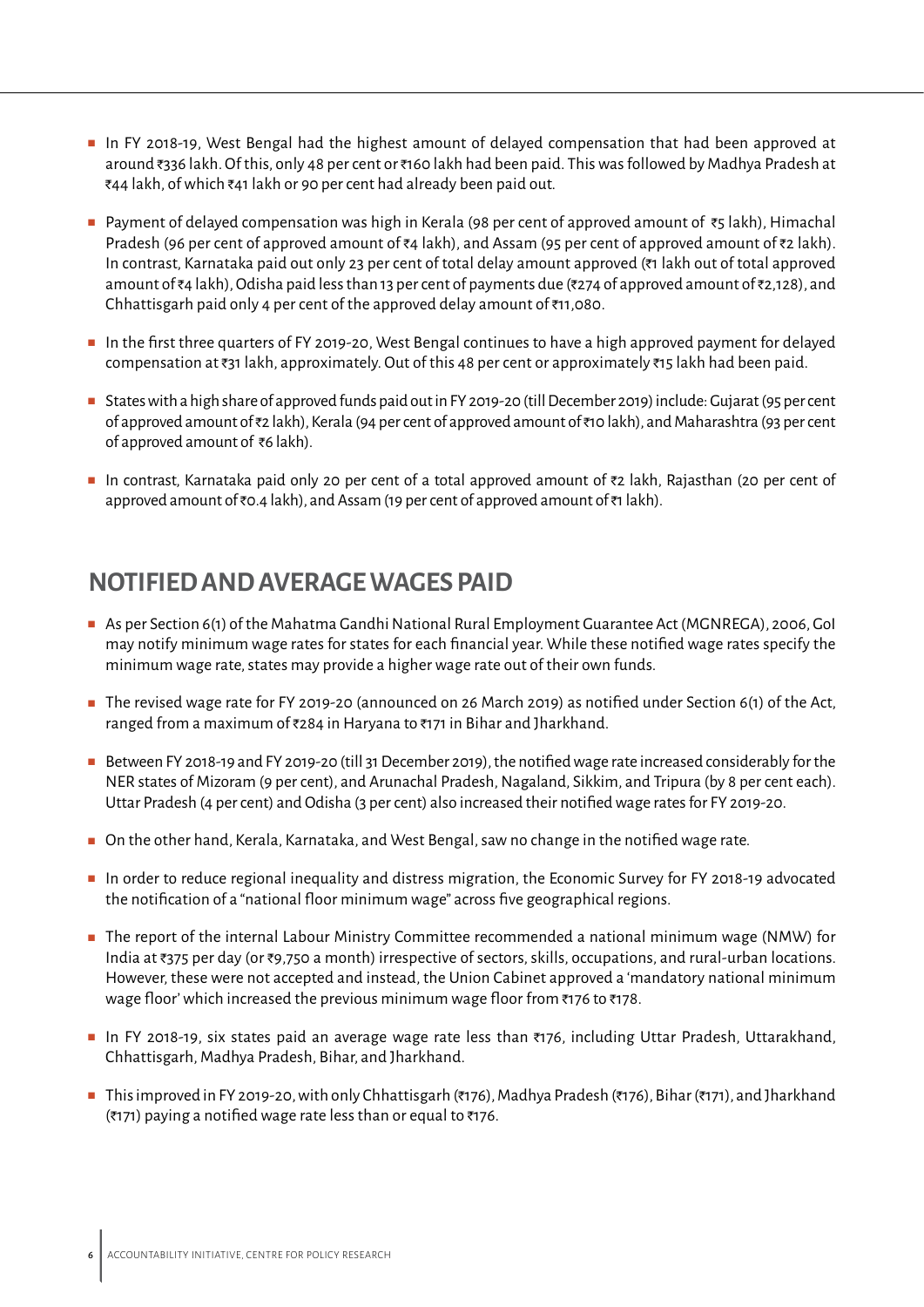

**Source:**MGNREGS Portal, MIS Report, R 7.2.1. Available online at: [http://mnregaweb4.nic.in/netnrega/avg\\_wage\\_paid.aspx?fin\\_year=2019-2020&sour](http://mnregaweb4.nic.in/netnrega/avg_wage_paid.aspx?fin_year=2019-2020&source=national&Digest=dNkpX) [ce=national&Digest=dNkpXxad61d0e/fm/86bgg](http://mnregaweb4.nic.in/netnrega/avg_wage_paid.aspx?fin_year=2019-2020&source=national&Digest=dNkpX). Last accessed on 1 January 2020.

- Actual wage rates (or mean wage for a 12 month period) were lower than even the notified wage rate for many states. In FY 2018-19, 19 states and UTs paid an average wage less than the notified wage rate. These include Rajasthan, Tamil Nadu, Telangana, Gujarat, West Bengal, Tripura, Andhra Pradesh, Punjab, Madhya Pradesh, Maharashtra, Chhattisgarh, Himachal Pradesh, Karnataka, and Odisha.
- Haryana paid the highest average wage at ₹281, similar to the amount paid in FY 2017-18. However, unlike the previous year, it did not exceed the notified wage rate which was also `281. Kerala paid an average wage rate of ₹274 which was higher than the notified wage rate of ₹271.
- While Bihar increased its average wage rate in comparison to its notified wage rate, the amount paid ( $\overline{177}$ ) remained the same as in FY 2016-17. Similarly, there was no change in average wage paid in Jharkhand (₹168).
- States that paid significantly lower average wage rates than the notified rate include Rajasthan (difference of  $\overline{\epsilon}$ 52) and Tamil Nadu (difference of  $\overline{\epsilon}$ 51).



#### ONLY AND BIHAR BAID AN AVERAGE WAGE RATE THAT WAS HIGHER THAT ONLY KERALA AND BIHAR PAID AN AVERAGE WAGE RATE THAT WAS HIGHER THAN THE **NOTIFIED WAGE RATE FOR THEIR STATE IN 2018-19**

**Source:**MGNREGS Portal, MIS Report, R 7.2.1 Available online at: [http://mnregaweb4.nic.in/netnrega/avg\\_wage\\_paid.aspx?fin\\_year=2019-2020&sour](http://mnregaweb4.nic.in/netnrega/avg_wage_paid.aspx?fin_year=2019-2020&source=national&Digest=dNkpX) [ce=national&Digest=dNkpXxad61d0e/fm/86bgg](http://mnregaweb4.nic.in/netnrega/avg_wage_paid.aspx?fin_year=2019-2020&source=national&Digest=dNkpX). Last accessed on 1 January 2020.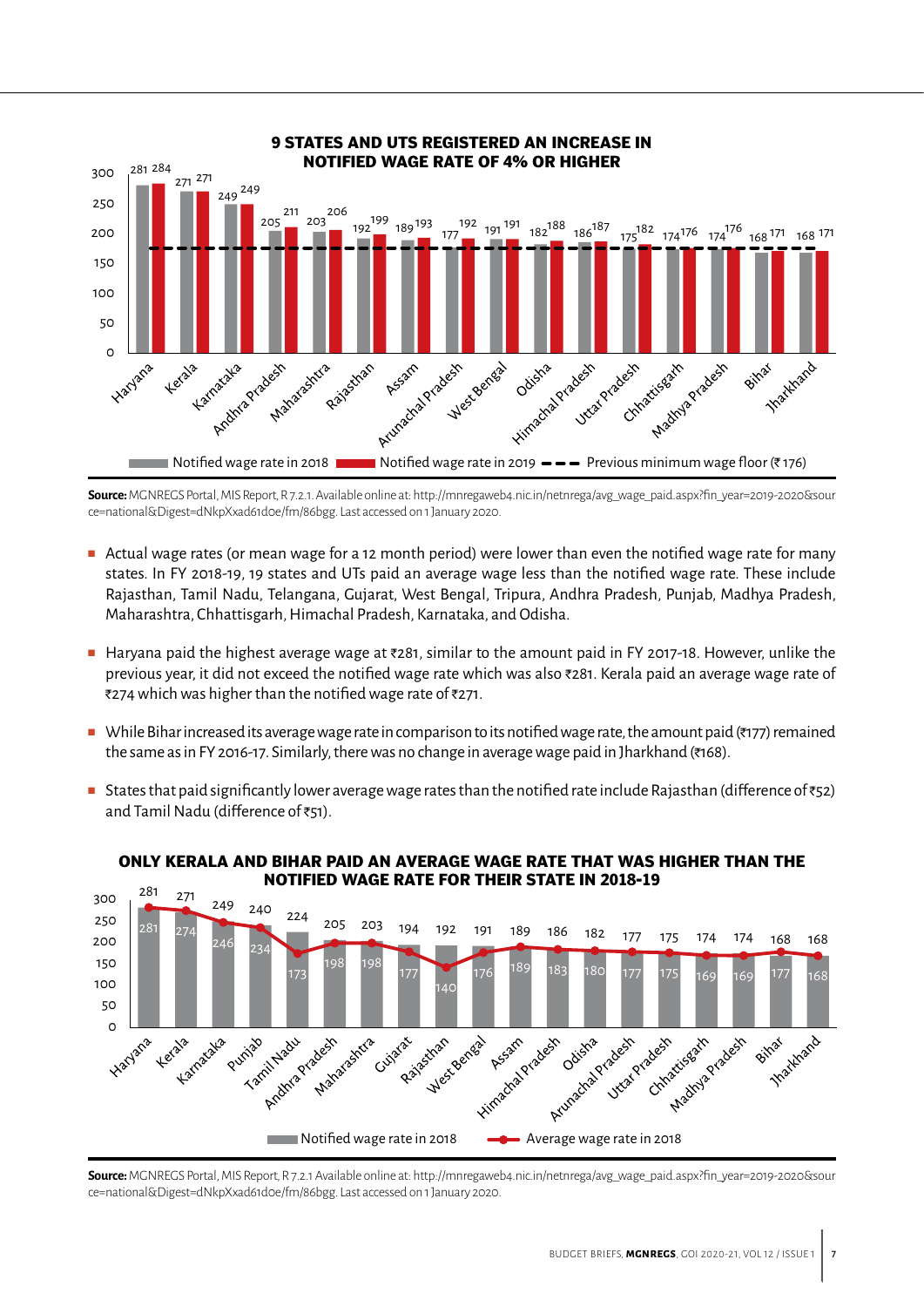### **TRENDS IN EMPLOYMENT GENERATION**

- The scheme's guidelines stipulate guaranteed 100 days of paid work within a financial year for every rural household whose adult members volunteer to do unskilled manual labour. The MGNREGS labour budget is prepared in the month of December for the successive financial year. Since it is primarily a demand-driven scheme, the labour budget is prepared by considering the anticipated labour demand over each month and the estimated cost of wages and material. It is then submitted for inspection and approval by MoRD and the demand is updated monthly based on actual demand.
- This brief uses four indicators to analyse employment generation under MGNREGS: a) the difference between employment demanded and employment provided; b) the number of persondays of work generated in absolute terms; c) the average number of persondays generated per household (HH) employed under MGNREGS; and d) the percentage of households which received 100 days of employment.

### **Employment Demanded and Provided**

- There are significant differences in the average employment demanded and the actual provision of work.
- On average, over a period of five years, 90 per cent of households who demanded work received it. This reflects approximately 0.5 crore to 0.6 crore households who were not provided work. For instance, in FY 2014-15, while the demand was relatively low at 4.6 crore households, 4.1 crore households or 89 per cent were provided work. Similarly, in FY 2017-18, while 5.7 crore households had demanded work, employment was provided to 5.1 crore households.
- In FY 2018-19, of the 5.9 crore households who had demanded employment, 5.3 crore households had been provided work. In FY 2019-20, within the first three quarters of the financial year, 5.4 crore households had demanded work of which 4.7 crore or 87 per cent of households had received employment.



### THE GAP BETWEEN EMPLOYMENT DEMANDED AND EMPLOYMENT PROVIDED HAS, ON **AVERAGE, FALLEN SHORT BY ABOUT 0.5 CRORE HOUSEHOLDS**

**Source:**MGNREGS Portal, MIS Report, R 5.1.1, Employment Generated (from FY 2014-15 to FY 2019-20). Available online at: [http://mnregaweb4.](http://mnregaweb4.nic.in/netnrega/citizen_html/demregister.aspx?lflag=eng&fin_year=2019-2020&source=) [nic.in/netnrega/citizen\\_html/demregister.aspx?lflag=eng&fin\\_year=2019-2020&source=national&labels=labels&Digest=cN96LBEGlHkRAwn](http://mnregaweb4.nic.in/netnrega/citizen_html/demregister.aspx?lflag=eng&fin_year=2019-2020&source=) [+MUntcQ](http://mnregaweb4.nic.in/netnrega/citizen_html/demregister.aspx?lflag=eng&fin_year=2019-2020&source=). Last accessed on 1 January 2020.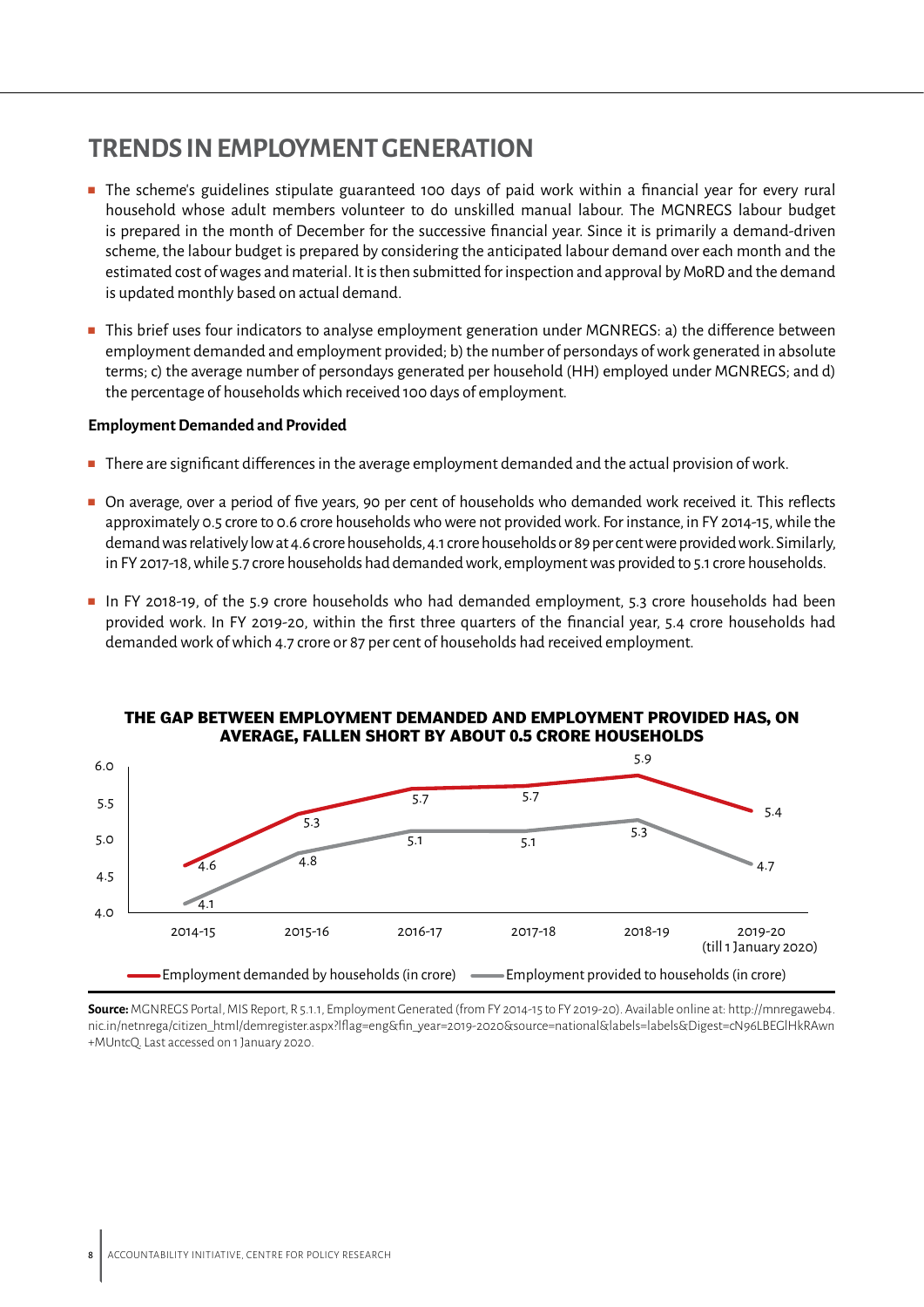### **Persondays**

- 'Persondays' under MGNREGS is defined as the total number of workdays by a person registered under MGNREGS in a financial year. With the exception of FY 2014-15, when the persondays of work generated amounted to 166 crore, in all other years since then, the persondays of work generated have, on average, been higher than 200 crore.
- In FY 2018-19, the number of persondays generated increased from 234 crore in the previous year to 268 crore, the highest in the last decade. In FY 2019-20, 188 crore persondays have been generated in the first three quarters of the fiscal year.



### 15% INCREASE IN PERSONDAYS OF WORK GENERATED IN 2018-19 FROM 2017-18

**Source:**MGNREGS Portal, MIS Report, R 5.1.1, Employment Generated Available online at: [http://mnregaweb4.nic.in/netnrega/citizen\\_html/]( http://mnregaweb4.nic.in/netnrega/citizen_html/demregister.aspx?lflag=eng&fin_year=2019-2020&source) [demregister.aspx?lflag=eng&fin\\_year=2019-2020&source=national&labels=labels&Digest=cN96LBEGlHkRAwn+MUntcQ]( http://mnregaweb4.nic.in/netnrega/citizen_html/demregister.aspx?lflag=eng&fin_year=2019-2020&source). Last accessed on 1 January 2020.

#### **Persondays per HH**

- In FY 2018-19, 46 persondays of work were generated, on average, per household. In FY 2019-20, within the first three quarters of the fiscal year, on average 37 persondays of work had been provided per rural household.
- In FY 2018-19, Mizoram (92), West Bengal (77), Meghalaya (72), and Kerala (66) provided the highest number of persondays per household. Other states such as Andhra Pradesh (58), Rajasthan (57), and Chhattisgarh (57) also provided more than the national average of 46 persondays of work.
- In contrast, a lower number of persondays of employment per household was provided in Assam (31), Punjab (30), Manipur (23), and Goa (13).
- In FY 2019-20, within the first three quarters of the fiscal year, Rajasthan (51), Madhya Pradesh (47), and Karnataka (43) had provided for the highest number of persondays. In contrast, states like Haryana (28), Assam (27), and Punjab (27) had provided the lowest number.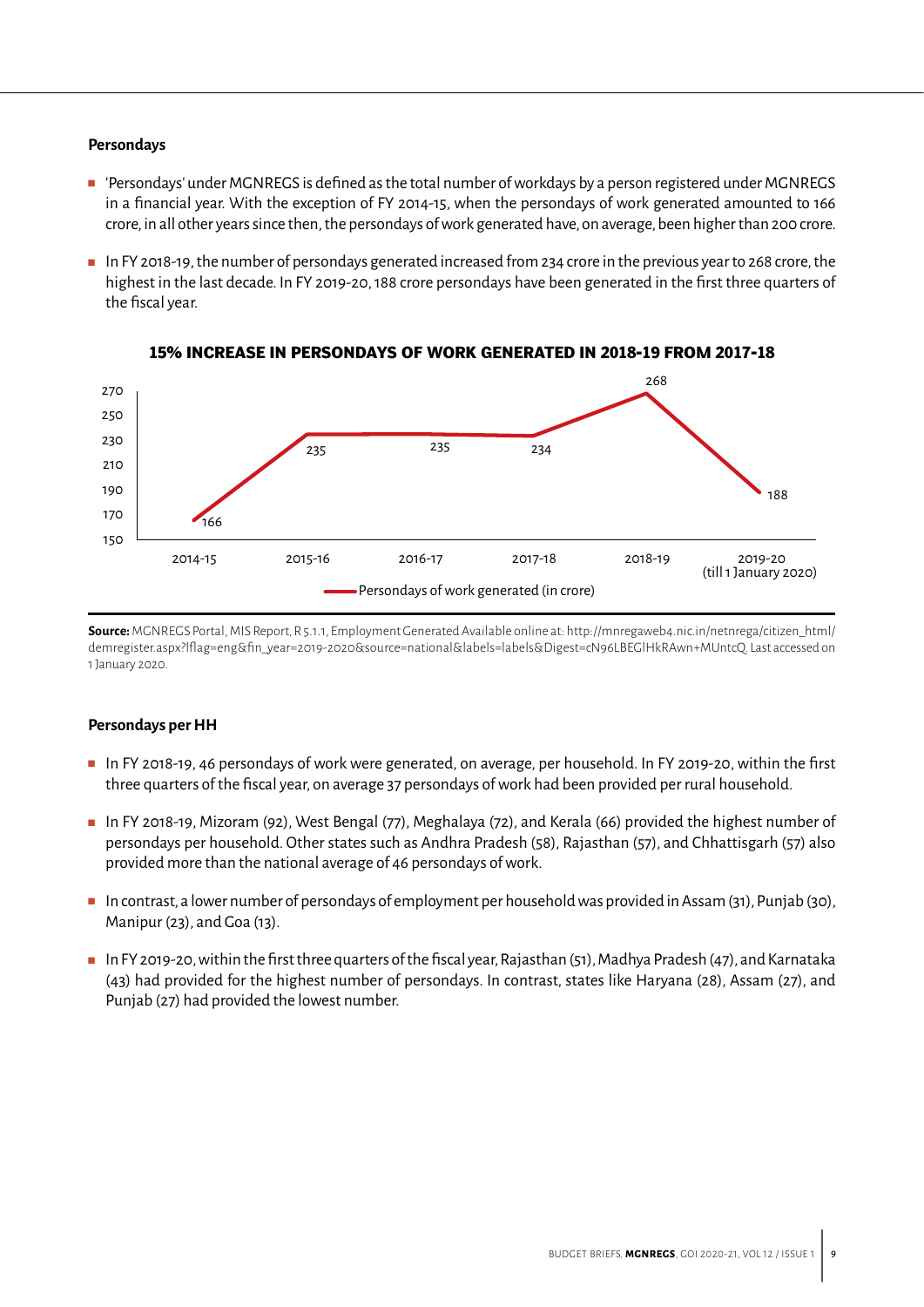

**<sup>11</sup> STATES GENERATED MORE THAN 50 PERSONDAYS OF WORK PER HH IN 2018-19**

### **Provision of 100 days of Employment**

- The total number of families completing 100 days of work out of total number of households provided work for FY 2018-19 was quite low .
- In states like Mizoram, 1.95 lakh households were provided employment in FY 2018-19 out of which 0.82 lakh families (42 per cent) completed 100 days of work. In West Bengal, 43.92 lakh households were provided employment in FY 2018-19 out of which 13.37 lakh families (30 per cent) completed 100 days of work in the same year. Kerala too had 30 per cent of total number of households (14.78 lakh) completing 100 days of work or approximately 4.41 lakh families out of the total number that were provided work.
- States like Haryana (2 per cent out of 2.31 lakh households), Uttar Pradesh (1 per cent out of 50.46 lakh households), Assam (1 per cent out of 17.43 lakh households), and Punjab (1 per cent out of 6.75 lakh households) had a low share of families completing 100 days of work out of total number of households provided work in FY 2018-19.



**Source:** MGNREGS Portal, MIS Report, R 5.1.1, Employment Generated. Available online at: [http://mnregaweb4.nic.in/netnrega/citizen\\_html/](http://mnregaweb4.nic.in/netnrega/citizen_html/demregister.aspx?lflag=eng&fin_year=2018-2019&source=) [demregister.aspx?lflag=eng&fin\\_year=2018-2019&source=national&labels=labels&Digest=2sK2jsi9G7FHeqD/Cv4G1Q](http://mnregaweb4.nic.in/netnrega/citizen_html/demregister.aspx?lflag=eng&fin_year=2018-2019&source=). Last accessed on 1 January 2020.

**Source:** MGNREGS Portal, MIS Report, R 5.1.1, Employment Generated. Available online at: [http://mnregaweb4.nic.in/netnrega/citizen\\_html/](http://mnregaweb4.nic.in/netnrega/citizen_html/demregister.aspx?lflag=eng&fin_year=2018-2019&source=) [demregister.aspx?lflag=eng&fin\\_year=2018-2019&source=national&labels=labels&Digest=2sK2jsi9G7FHeqD/Cv4G1Q](http://mnregaweb4.nic.in/netnrega/citizen_html/demregister.aspx?lflag=eng&fin_year=2018-2019&source=). Last accessed on 1 January 2020.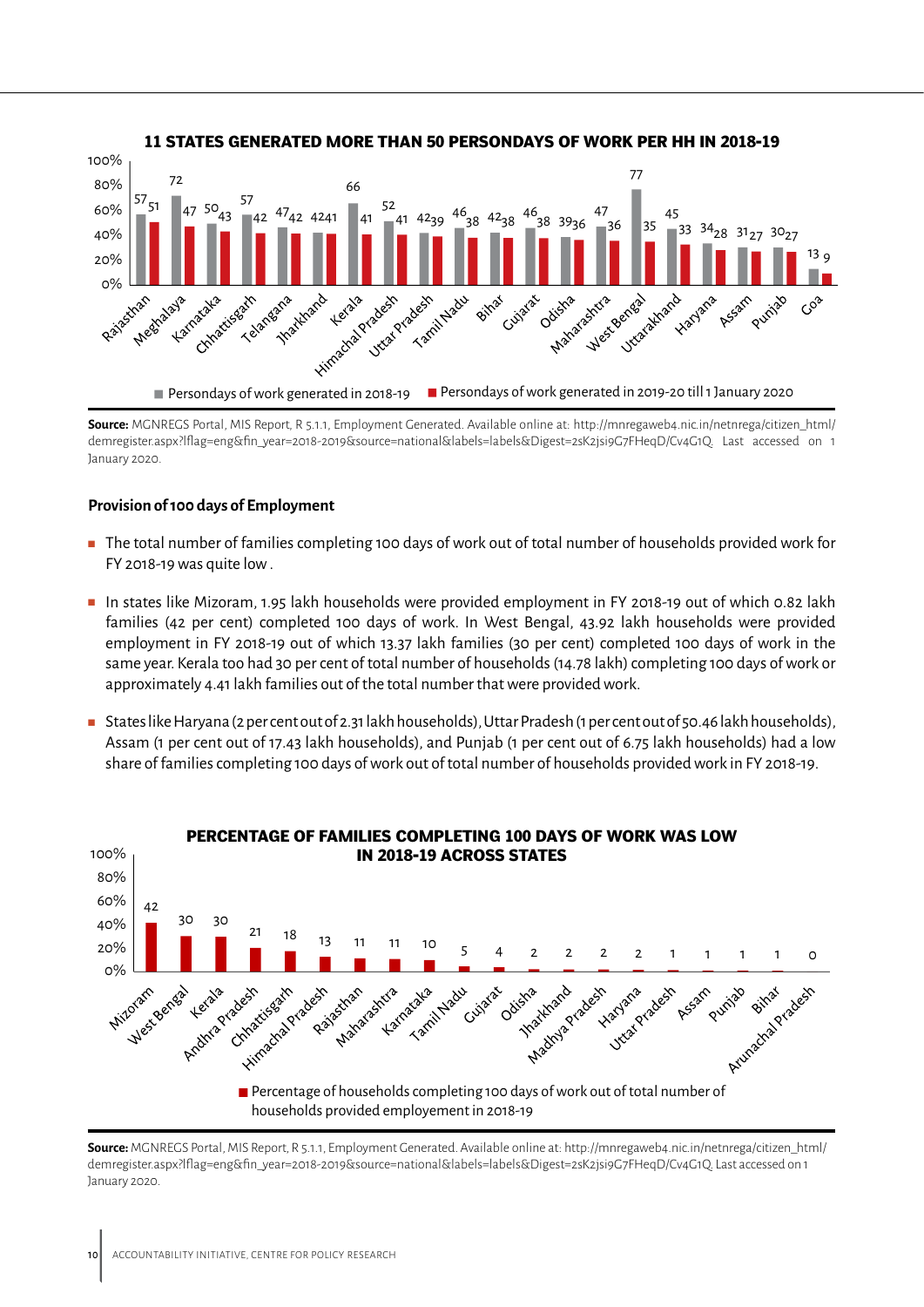# **TRENDS IN PHYSICAL ASSETS CREATED**

- Physical assets created under the MGNREGS scheme are now geotagged and made available in the public domain to improve and enhance transparency in programme management. Additionally, in order to optimise public investment, there is a focused effort towards convergence of MGNREGS with other schemes.
- Assets created under the category of land assets, which includes 'work on individual land' and 'land development', accounted for the highest share of assets created in FY 2018-19 at 76 per cent. In FY 2019-20, three quarters into the fiscal year, 76 per cent of all assets also fall within this category.
- Assets under rural infrastructure, which includes 'rural drinking water supply', 'anganwadi centres', 'microirrigation works', 'rural connectivity', and 'others', constituted 8 per cent of the total assets created in FY 2018-19. In FY 2019-20, within the first three quarters of the fiscal year, rural infrastructure accounted for 7 per cent of total assets created.
- The category of flood control, which includes 'coastal areas', 'drought proofing', and 'flood control and protection measures', constituted 5 per cent of the total assets in FY 2018-19 and 6 per cent of the total assets in FY 2019-20, till the end of the third quarter of the financial year.



**Source:**MGNREGS Portal, MIS Report, R 6.7, Assets Created. Available online at: [http://mnregaweb4.nic.in/netnrega/citizen\\_html/wrkstatlink1.](http://mnregaweb4.nic.in/netnrega/citizen_html/wrkstatlink1.aspx?lflag=eng&file1=dmd&fin=2019-2020&f) [aspx?lflag=eng&file1=dmd&fin=2019-2020&finyear=2019-2020&fin\\_year=2019-2020&workstatus=05&project=ALL&source=national&Dige](http://mnregaweb4.nic.in/netnrega/citizen_html/wrkstatlink1.aspx?lflag=eng&file1=dmd&fin=2019-2020&f) [st=W5YJPEOf+JSOSWUWiW473Q](http://mnregaweb4.nic.in/netnrega/citizen_html/wrkstatlink1.aspx?lflag=eng&file1=dmd&fin=2019-2020&f). Last accessed on 1 January 2020.

# **WORK COMPLETION RATE**

- Work completion rate has been decreasing. In FY 2016-17, 97 per cent of the works were completed. This declined to 83 per cent in FY 2017-18, and further to 56 per cent in FY 2018-19.
- In FY 2019-20, within the first three quarters of the fiscal year, only 12 per cent of works had been fully completed.
- In FY 2018-19, completion rates were highest in Tamil Nadu (78 per cent), Madhya Pradesh (74 per cent), and Chhattisgarh (74 per cent). In FY 2019-20, within the first three quarters of the financial year, Tamil Nadu had the highest work completion rate at 32 per cent, followed by Haryana at 29 per cent, and Andhra Pradesh at 20 per cent.
- States with the lowest work completion rate in FY 2018-19 were Karnataka (42 per cent), Arunachal Pradesh (37 per cent), and Bihar (31 per cent). In FY 2019-20, within the first three quarters of the financial year, Punjab (6 per cent), Himachal Pradesh (6 per cent), and Rajasthan (2 per cent) had some of the lowest work completion rates.